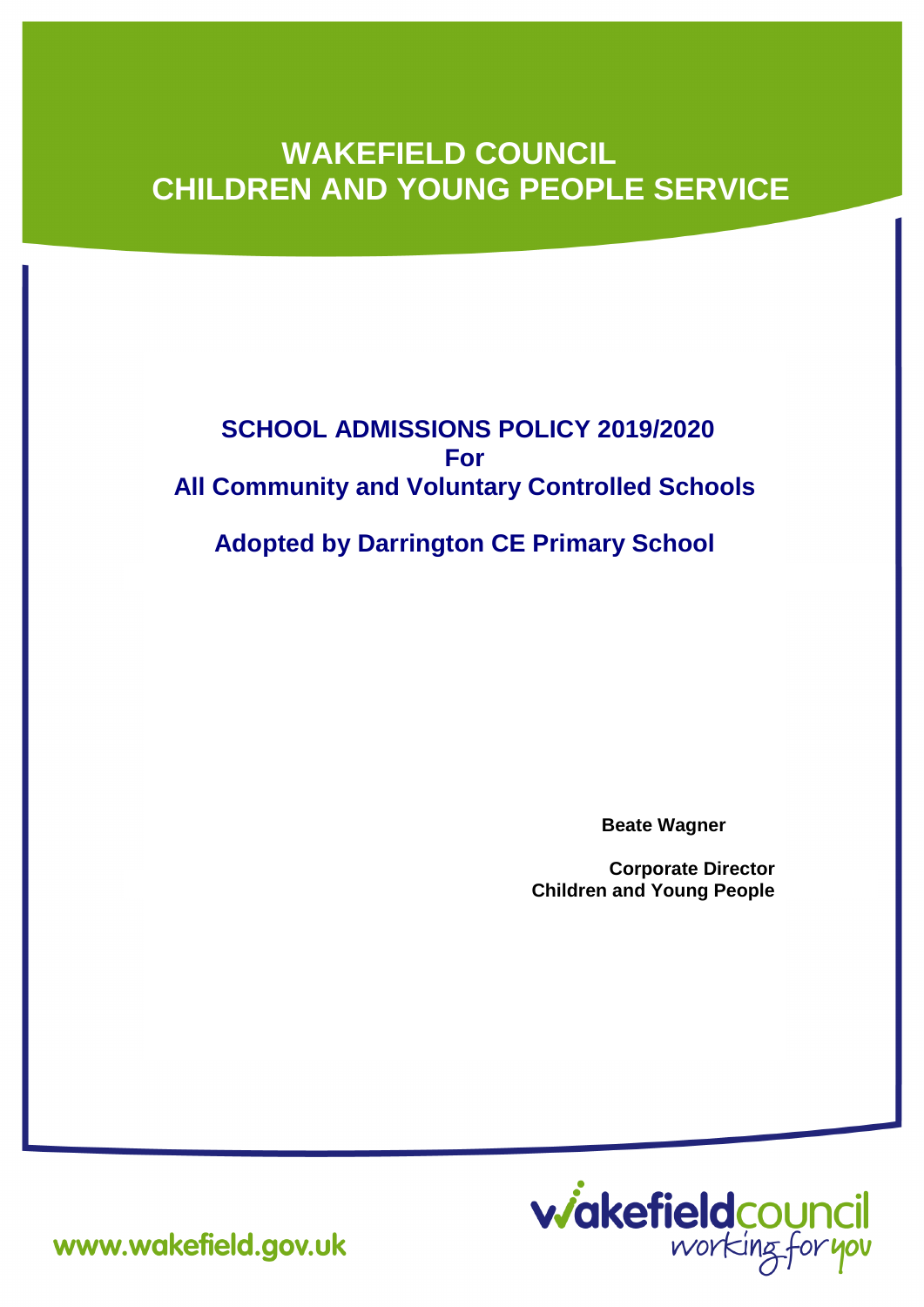# **1. Glossary of Terms**

- 1.1 "the LA" means Wakefield Metropolitan District Council acting in its capacity as local authority.
- 1.2 "the LA area" means the area in respect of which LA is the local authority.
- 1.3 "school" means a community school, or voluntary controlled school. Community special schools are not covered by the policy.
- 1.4 "specified year" means the school year beginning at or around the beginning of September 2019.
- 1.5 "admission authority" in relation to a community or voluntary controlled school means the LA. The governing bodies of foundation (trust) and aided schools are the admission authorities for those schools. The Secretary of State is the admission authority for Academies.
- 1.6 "admission arrangements" means the arrangements for a particular school or schools which govern the procedures and the decision making for the purposes of admitting pupils to the school.

#### **2. Admissions to Community and Voluntary Controlled Schools**

2.1 The policy on admissions to community and voluntary controlled schools are determined by the Council following consultation with governing bodies. The administration of admissions is the responsibility of the School Admissions Team within the Children and Young People Service.

# **3. Expressing a Preference**

- 3.1 In the case of applications for admission to primary, infant and junior schools within the Wakefield area, applications from Wakefield residents should be made on Wakefield's Common Application Form. Attendance at a nursery unit or co-located children's centre attached to a primary/infant school or part-time attendance at a school below compulsory school age does not guarantee a place at that school. Applications for these part time places must be made separately to the school/centre concerned and are covered by the school's separate part-time admissions policy. A separate application must then be made to the LA for a compulsory aged school place in line with the requirements of the Primary Co-ordination Scheme.
- 3.2 For admission to secondary schools, applications from Wakefield residents should be made on Wakefield's Common Application Form.
- 3.3 Applications, at any time, from residents outside the Wakefield District should be made in accordance with the applicant's "home" LA's Common Application Form.
- 3.4 Repeat applications made for entry to the same year group at the same school will not be considered unless there has been a material change in circumstances since the original application. School Admissions will determine if there has been a material change in circumstances. Examples of a material change include a change of address. Where information was known at the time of the original application, or appeal, but parents chose not to use it, this information will not be considered as additional information or a change in circumstances.
- 3.5 Where parents submit a Common Application Form under a Co-ordinated Admissions Scheme, whether in the normal admissions round or in-year, which names more than one community or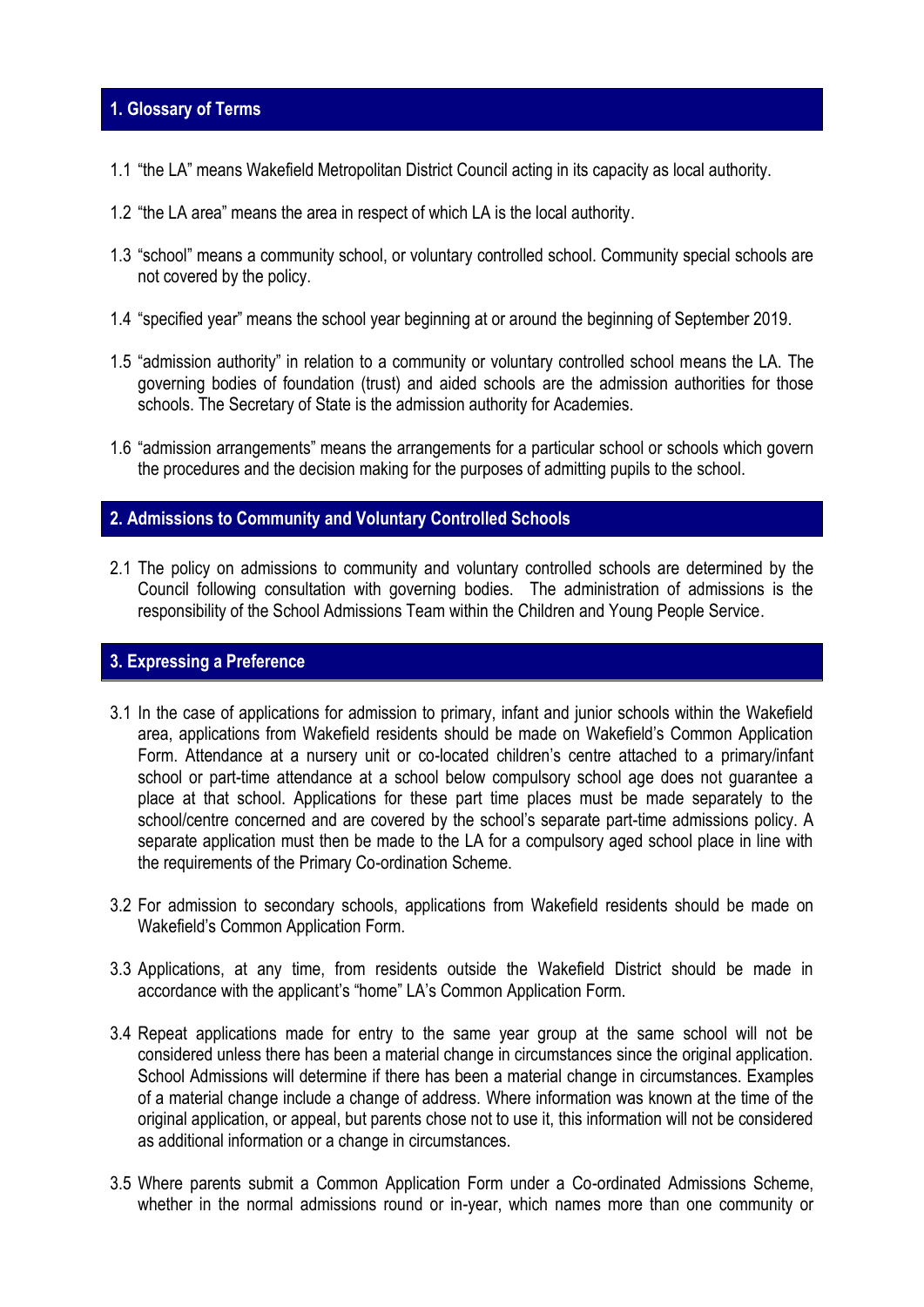voluntary controlled school, all applications will be treated equally and eligibility for a school place will be decided in accordance with this Admissions Policy.

# **4. The Admissions Policy**

- 4.1If the number of preferences received for a school does not exceed the Admission Number, all preferences will be met (see explanatory note 16.1).
- 4.2 All applications received will be considered in the following order:
	- 1. Applications received by the closing date in the normal admissions round:
		- for secondary applications the closing date is **31 October 2018**; and
		- for primary applications the closing date is **15 January 2019**.
	- 2. For late applications received between the closing date for the normal admissions round and the end of the summer term the following dates will apply:
		- applications for secondary places received up to and including **23 November 2018** will be accepted as if they had been received by the closing date;
		- applications for primary places received up to and including **14 February 2019** will be accepted as if they had been received by the closing date.
- 4.3 Applications received after these dates will be regarded as late applications and will be considered after all applications received on time.
- 4.4 If there are more applications for admission to a school than there are places available, preference will be given in the following order:
	- (a) Children in public care (looked after children), or a child who was previously looked after or fostered under an arrangement made by the Local Authority (see note 16.5):
	- (b) (i) Children who live in the school's catchment area, who have brothers and sisters attending the school at the time of admission (see explanatory note 16.4);
		- (ii) Other children who live in the school's catchment area (see explanatory note16. 2);
	- (c) Children who have brothers or sisters in attendance at the school (see explanatory note  $16.4$ ;
	- (d) Other children, with priority being given to those living nearest to the school.
- 4.5 In all categories "live" means the child's permanent home address. A child is normally regarded as living with a parent or carer and the LA will use the parent or carer's address for admission purposes. An applicant cannot lodge a child with a friend or relation (eg. for childcare purposes) in order to gain a place at a school.
- 4.6 For admissions purposes only one address can be used as a child's permanent address. Where a child resides with more than one parent/carer, at different addresses, the LA will use the preference expressed by the parent/carer at the address where the child lives the majority of the time during the school week as the main place of residence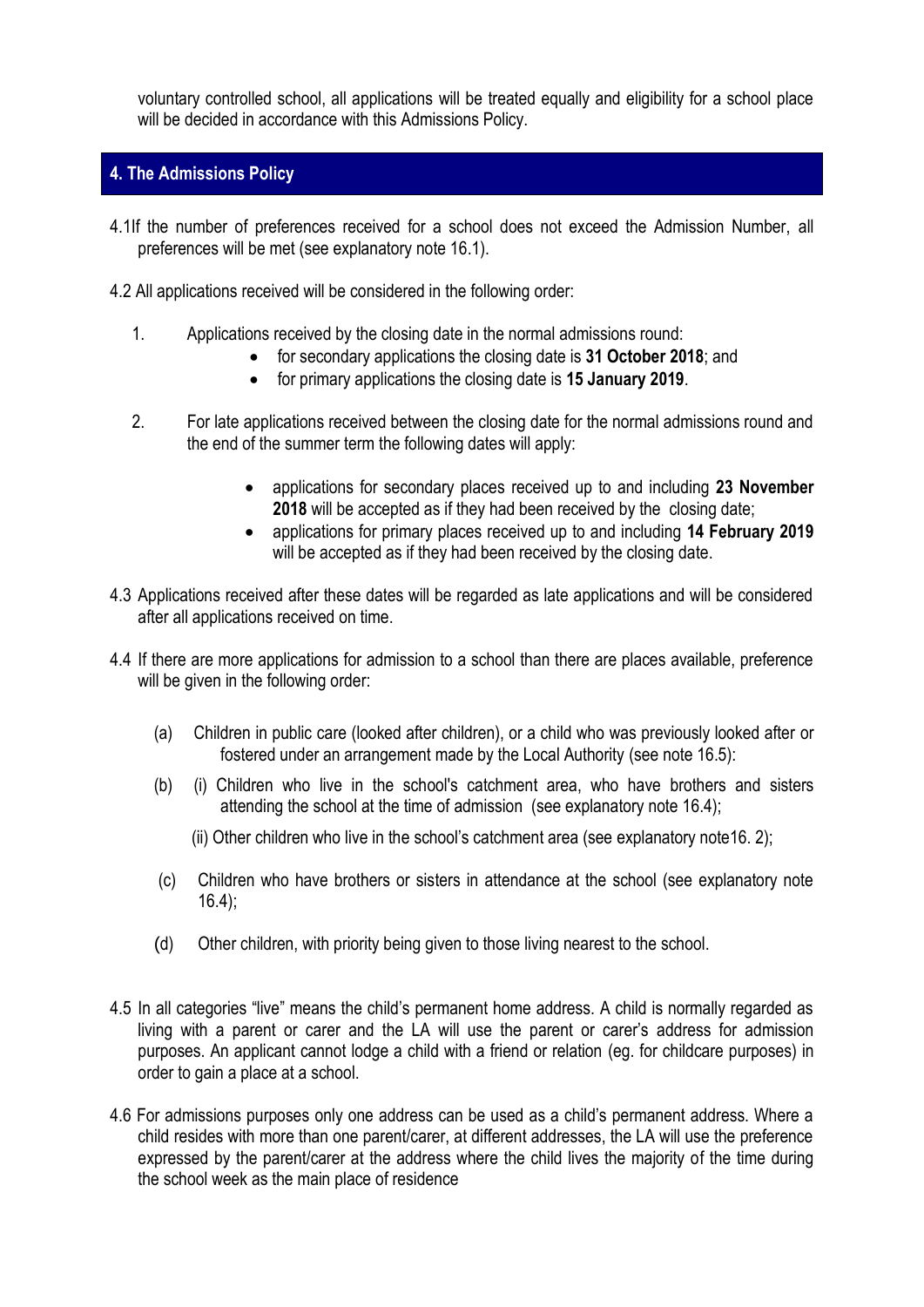- 4.7 In all categories, when decisions have to be made between children satisfying the same criterion, children living nearest to the school, measured as the crow flies, have priority. The distance measured will be from the central (centroid) point of the applicant's property to the central (centroid) point of the school's ground. Measurement will be made using the LA's in-house admission system and mapping software.
- 4.8 Where there is more than one application from a postal address contained within a block of flats, places will be decided by random allocation. If two or more pupils live equidistant from the school, the distance each pupil lives by road from the preferred school will be measured and the place offered to the pupil who lives nearest by this means. In the event of this being equal, places will then be decided by random allocation.
- 4.9 Where the admission of siblings from a multiple birth (eg twins, triplets) would cause the school to rise above its Planned Admission Number (PAN), all of the children from the multiple birth will be admitted.
- 4.10 In the case of infant classes, where the admission of the children from a multiple birth would result in the PAN rising above 30 (or multiples of 30), the additional child/children will be regarded as an 'exception' to the Infant Class Size legislation throughout the infant phase or until the number in the year group reduces to the PAN.
- 4.11 Children will be placed in the appropriate category depending upon their circumstances at the closing date for receiving applications for admission to school. Changes in address will be accepted in accordance with the provisions of the Secondary and Primary Co-ordination Schemes. In cases where there is an anticipated change in circumstances, documentary evidence will be required.

In the event of any category being over-subscribed, places will be offered in the order of priority (a)-(d) detailed above.

# **5. Children with a Statement of Special Educational Needs or Education, Health and Care Plan**

- 5.1 Children with identified Special Educational Needs have a significantly greater difficulty learning than their peers and/or cannot access learning without significant adaptations to the school facilities. This typically means that additional support will be required for them in order to access learning. Further information can be obtained from the SEND Code of Practice (January 2015), Special Educational Needs Assessment and Review Team (SENART) or the Special Educational Needs and Disability Information and Support Service (SENDIASS).
- 5.2 Admission authorities:
	- Must consider applications from parents of children who have special educational needs or disability (SEND) but do not have an Education, Health and Care Plan (EHCP) on the basis of the published admissions criteria as part of normal admissions procedures
	- Must not refuse to admit a child who has SEND but does not have an EHC Plan because they do not feel able to cater for those needs
	- Must not refuse to admit a child on the grounds that they do not have an EHC Plan
	- Must not discriminate against any child or young person who has a SEN or disability and must make reasonable adjustments as set out in the Equalities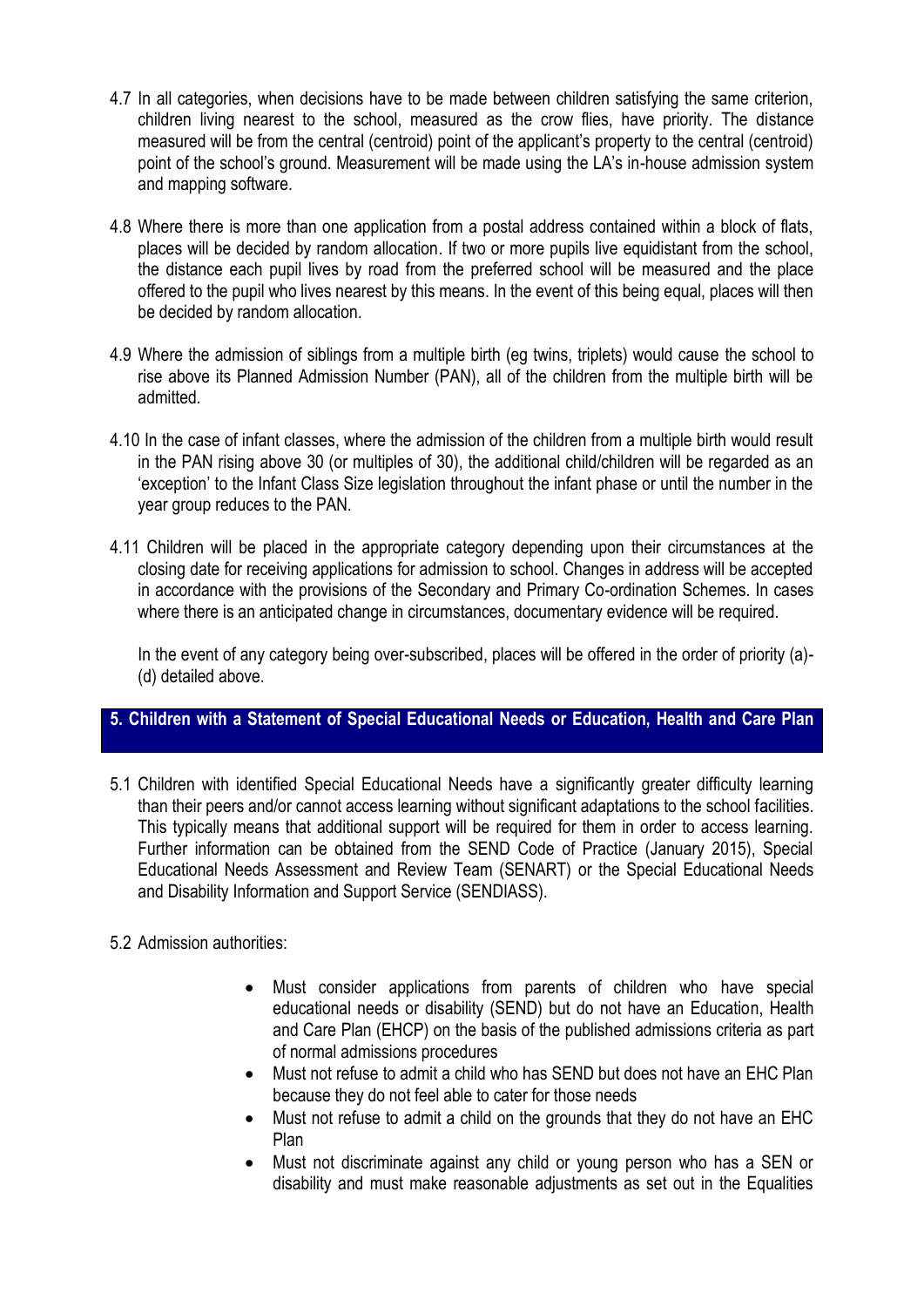Act (2010) so that they can be admitted ti the school where they do not have an Education, Health and Care Plan.

5.3 Children with a Statement of Special Educational Needs or Education, Health and Care Plan are dealt with under a different mechanism. Any child with a school named on their Statement or EHCP will automatically gain a place at the school named via the statementing process. Any child with a Statement of SEN or EHCP who is admitted to a mainstream community/voluntary controlled school will be counted against the school's admission number.

# **6. The Offer of a Place at a school**

6.1 Decisions will be posted 2nd class to parents on the following days:

Secondary schools : **1 March 2019** Primary, infant & junior schools : **15 April 2019**

6.2 Parents who have applied electronically will be able to access their offer of a school place via the on-line website after 12.00 midnight on the respective offer date.

# **7. Point of Entry**

- 7.1 For junior and secondary schools, pupils will start school in the in-take year (i.e. Y7 for secondary schools and Y3 for junior schools) on the first day the school is open following 1 September 2019.
- 7.2 For infant/primary schools, those pupils with a date of birth between 1 September 2014 and 31 August 2015 will start school on the first day the school is open following 1 September 2019.
- 7.3 These arrangements do not apply to those pupils being admitted for nursery provision including nursery provision in a co-located children's centre (see explanatory note 16.6).

# **8. Deferred Entry to Primary Schools**

- 8.1 Where the LA offers a place at a primary or infant school, a parent who accepts that school place can defer entry to that school until the term after the child's fifth birthday. There may be spring and summer term admissions as a result of parents who have deferred their child's entry.
- 8.2 Any deferred place at the school will be held for that child and will not be available to be offered to another child and the deferred place must be taken up during the same school year for which the offer of the school place was made and accepted. Parents cannot defer entry to a school to the next academic year or beyond the beginning of the term following the child's fifth birthday, these types of requests are dealt with under section 9 below.
- 8.3 Parents can also request that their child attends school part-time instead of full time until the child reaches statutory school age.

# **9. Admission of Children Outside their Normal Age Group**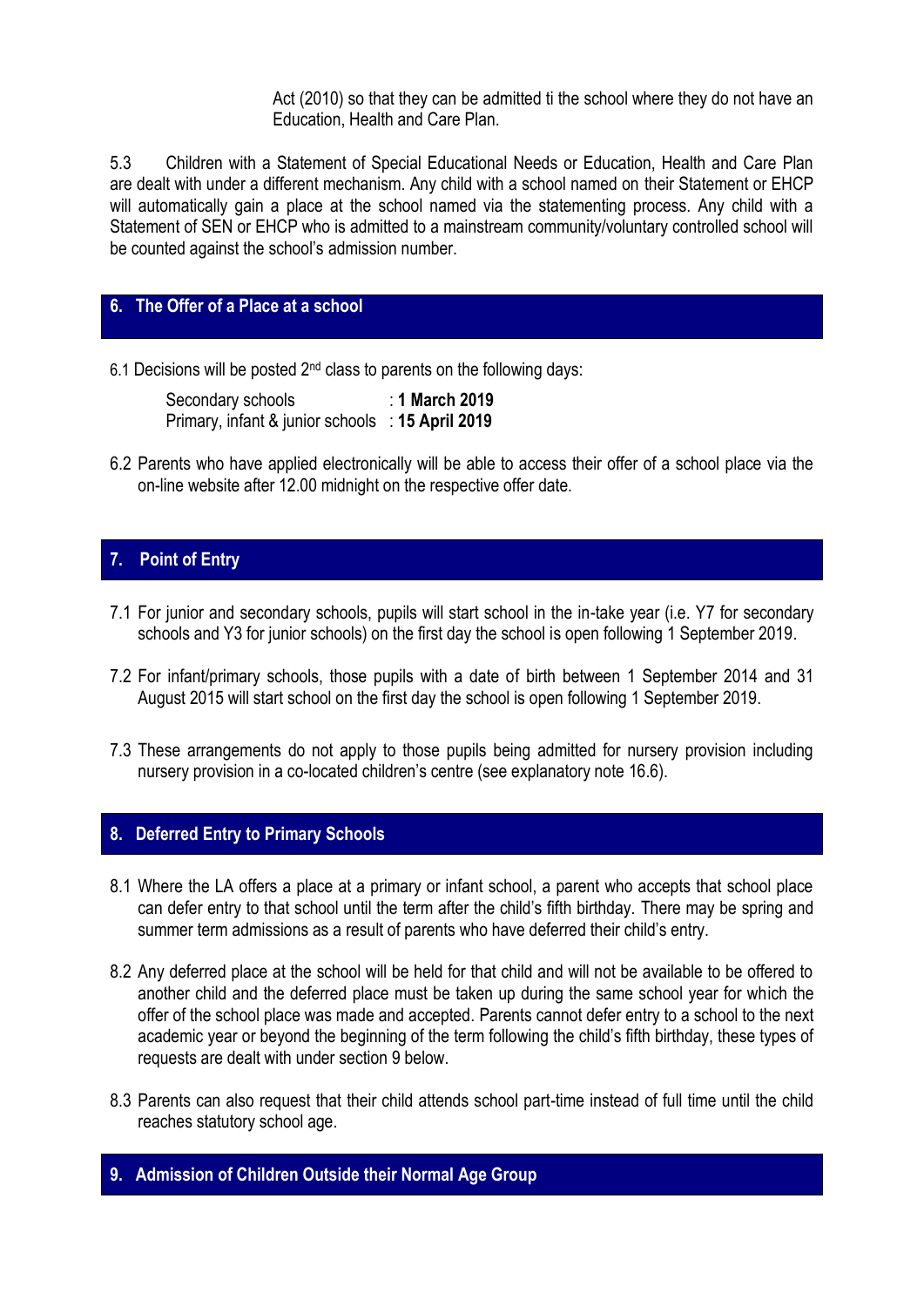9.1 Parents can seek school places outside their normal age group. Parents must make an application for their child's normal age group at the usual time however a separate request must also be made at the same time for admission out of the normal age group.

9.2 A decision on these types of applications will made by the Local Authority based on the individual circumstances of the request based on the information provided by the parents.

 9.3 Where the decision is to refuse the request there is no right of appeal if the child is offered a place in another year group in the school.

# **10. Unsuccessful Applications**

- 10.1If a Wakefield pupil is not successful in securing a place at any school he/she has preferenced, a school place will be allocated in accordance with the Wakefield Co-ordinated Admission Arrangement Scheme.
- 10.2Any parent whose child is not offered a school place for which they have expressed a preference has the right to an independent appeal panel.

# **11. Waiting Lists**

- 11.1 Pupils will be added to the waiting lists of community and voluntary controlled schools where they were refused a place in accordance with the provisions of either the Primary or Secondary Coordination Schemes or In-Year Co-ordination Schemes.
- 11.2 Places will be allocated from the waiting list when the number of pupils in the relevant year group falls below the admission number for that school. Waiting lists will be kept in strict priority order against the oversubscription criteria above.
- 11.3 The waiting list for each school will be reviewed and revised each time a child is added to or removed from the waiting list and/or when a child's changed circumstances will affect their order of priority for a school place.
- 11.4 The waiting list will be established on the offer day and will be maintained up to the 31 August 2020. Any parent wishing to be placed on the waiting list for the subsequent academic year will have to reapply for that academic year.

# **12. In-Year Admissions**

- 12.1 All applications made outside the normal admissions round (i.e. in-year applications) for community and voluntary controlled schools should be made on the Wakefield's Common Application Form, which is available from the School Admissions Team. Applications will be processed in accordance with the "In Year Co-ordination Scheme". Parents can express up to 5 school preferences.
- 12.2 Where there are sufficient places, an application will normally be agreed. The Admission Number for a school is set for the school's in-take year. As a general rule, this admission number then remains with that year group as it moves through the school. There may be exceptions, for example, if accommodation in a school is removed, then the admission number may change for subsequent year groups.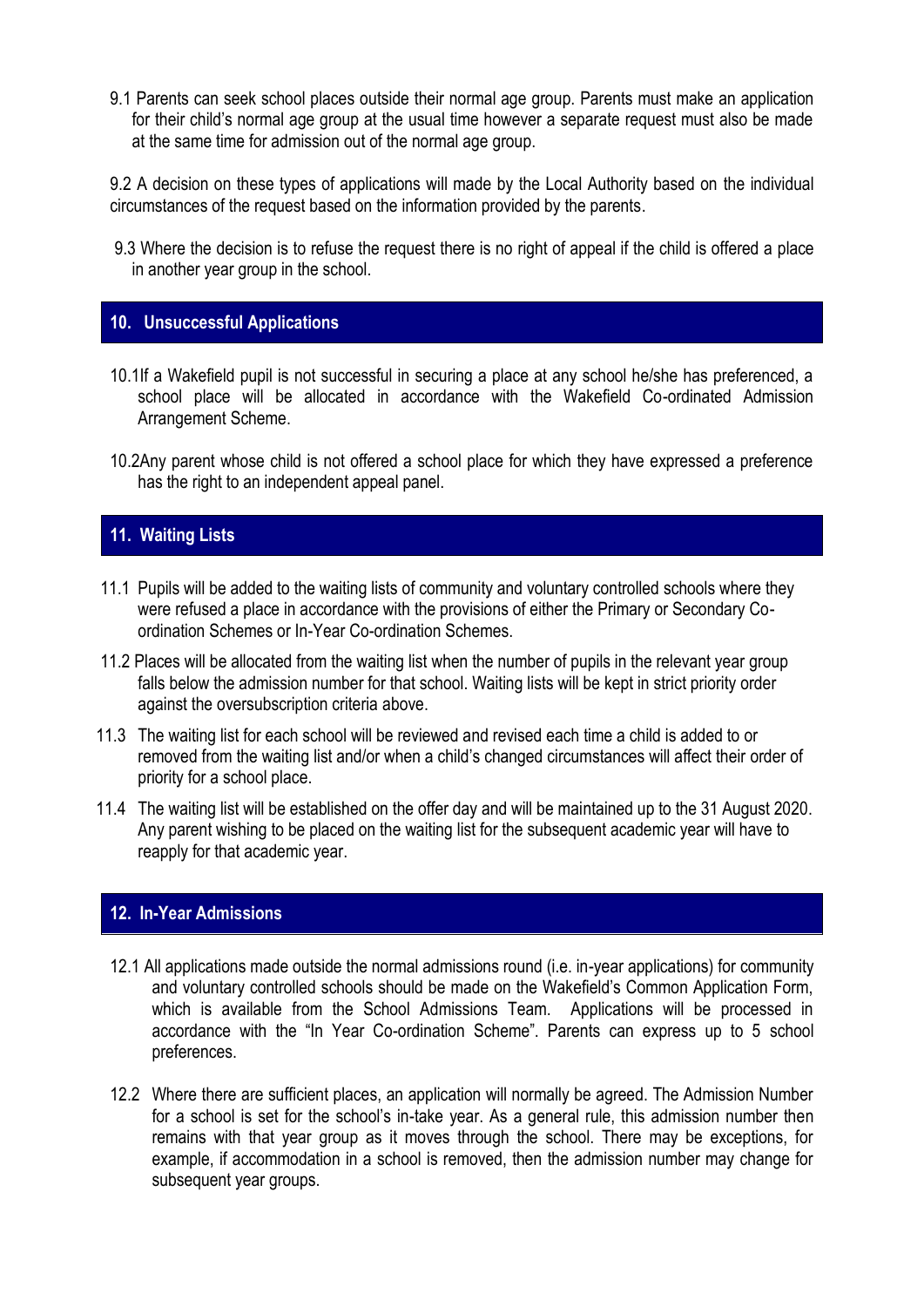12.3 If a place is not available, a refusal letter is sent outlining the right of appeal. If the application is from a Wakefield resident then a place will be allocated at the next nearest community and voluntary controlled school with places. Should the child be already attending a Wakefield school then no school will be offered as an alternative. The child's name will be added to the waiting list for the school in the order against the Admissions Policy above. All waiting lists are re-ranked when new applicants have been added. Should a vacancy arise at the school, the place will be offered to the child at the top of the waiting list.

# **13. Fair Access Protocol**

13.1 The LA has agreed a Fair Access Protocol with its primary and secondary schools. This means that, in some circumstances, pupils defined in the Protocol will have a higher priority for admission to schools and/or year groups, which are already full, than all other pupils seeking admission to that school. Full details of the Protocol can be obtained from the LA.

# **14. 6th Form Applications**

- 14.1 All schools and academies with sixth form provision are required to publish a separate admissions policy for entry into Year 12.
- 14.2 Applications for admission to the sixth form, including pupils currently attending the school must be made via the online prospectus and common application process [\(www.ucasprogress.com\)](http://www.ucasprogress.com/)
- 14.3 A pupil will only be admitted to the sixth form of a school provided they meet the sixth form admission criteria of the school preferred.

# **15. False Information**

- 15.1 Where the LA has made an offer of a place at a school on the basis of a fraudulent or intentionally misleading application from a parent which has effectively denied a place to a child with a stronger claim to a place at the school, the offer of a place may be withdrawn.
- 15.2 Where a child starts attending the school on the basis of fraudulent or intentionally misleading information the place may be withdrawn depending on the length of time that the child has been at school.
- 15.3 Where a place or an offer has been withdrawn the parent will be asked to submit a new application form. This new application form will then be considered afresh against the relevant admissions policy and co-ordination scheme.
- 15.4 It is for the parents or guardian to satisfy the LA of their circumstances, as they apply to the admission criteria at the time of the application.

# **16. Explanatory Notes**

# 16.1 **Admission Numbers**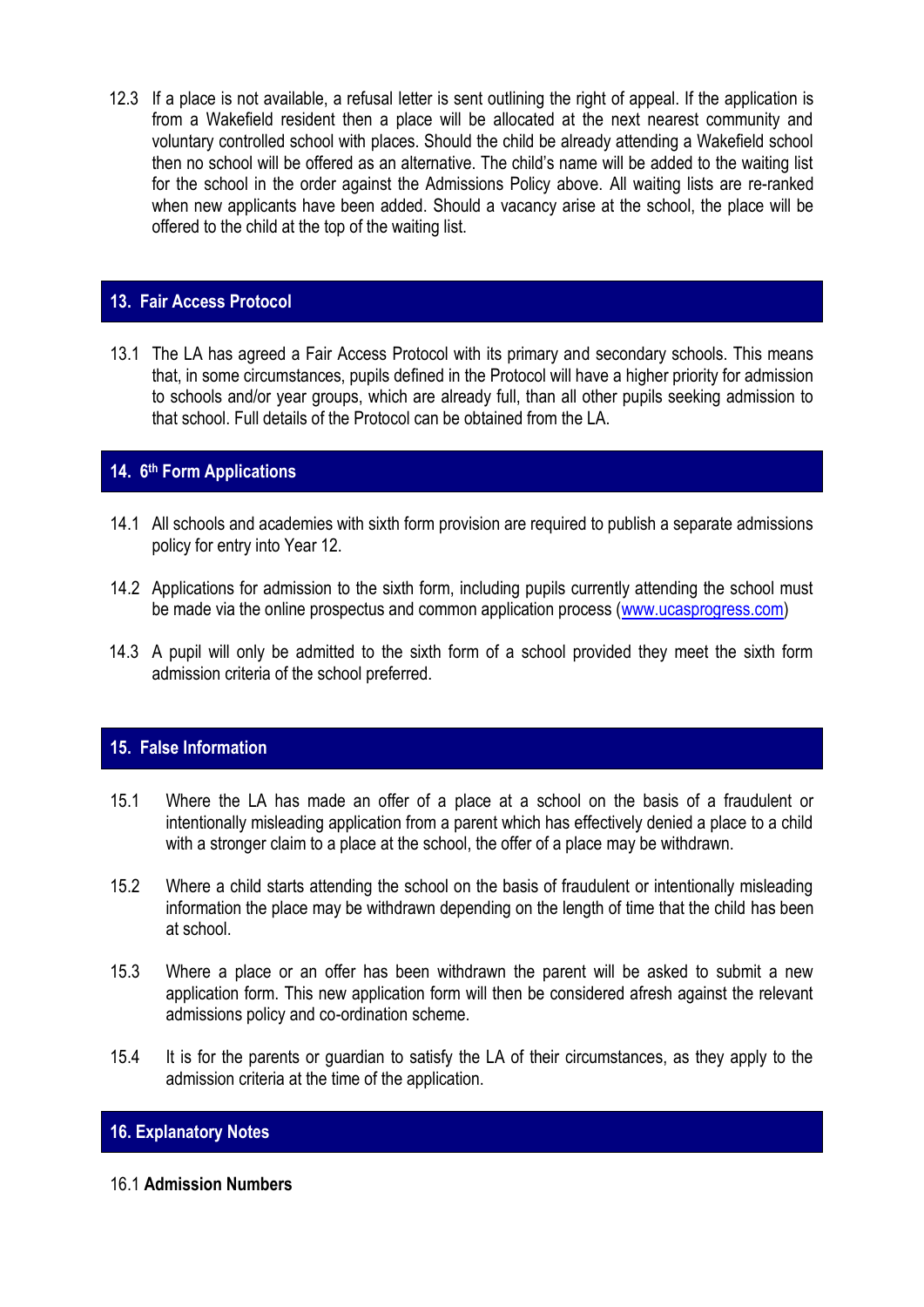Each maintained school has an Admission Number for each "relevant age" group. Each year, the LA consults with the Governing Body of the school before the Admission Number is set. In the case of year of entry (ie Year 7, Year 3 or Year R), a child may not normally be refused admission to a school unless the number of applications for admission exceeds the admission number, or a child is offered a school which is ranked higher on a Common Application Form under the respective Coordinated Admissions Policy

#### 16.2 **Catchment Areas**

The LA believes it is important that schools should serve their local communities and so each one has its own catchment area. However, parents are required to express a preference, stating their choice of school, even if this is within their catchment area.

Whilst every effort is made to ensure that there will be a place for every child in its catchment area school, it cannot be guaranteed that this will always be the case.

If parents are in any doubt about the catchment area school for the area in which they live, they need to contact their local school or the School Admissions Team. Further information is also available for parents in the Secondary and Primary Guide for Parents.

The home addresses of some pupils may fall into an area that forms part of the catchment area of two schools (this is known as an Option area). Where a pupil's address falls within two catchment areas, the LA will consider the application as children who live in the catchment area for both schools.

### 16.3 **Brothers and Sisters**

This category includes children with brothers or sisters (including step-brothers or sisters residing at the same address) of statutory school age, living at the same address, in attendance at the same school, or a school on the same site, on the date of admission.

# 16.4 **Families Living Outside the District Boundary**

Children from families living outside the Wakefield Metropolitan District boundary will be considered alongside those who live within the Wakefield Metropolitan District.

# 16.5 **Children in Public Care**

This refers to children who are:

- subject to a care order made by the courts under section 31 of the Children Act 1989 – for the courts to grant a care order they have to be satisfied that a child is suffering or would suffer 'significant harm' without one;
- Children who are accommodated by the local authority on a voluntary basis under section 20 of the Children Act 1989; and
- Children who have been adopted from Local Authority care, children with a residency order and those with special guardianship immediately following being Looked After will all be included within the higher priority for looked-after children.

# 16.6 **Points of Entry**

Parents of children who are admitted for nursery provision must apply for a place at the school if they want their child to transfer to reception class.

Attendance at nursery does **not** guarantee admission to school.

# 16.7 **Address**